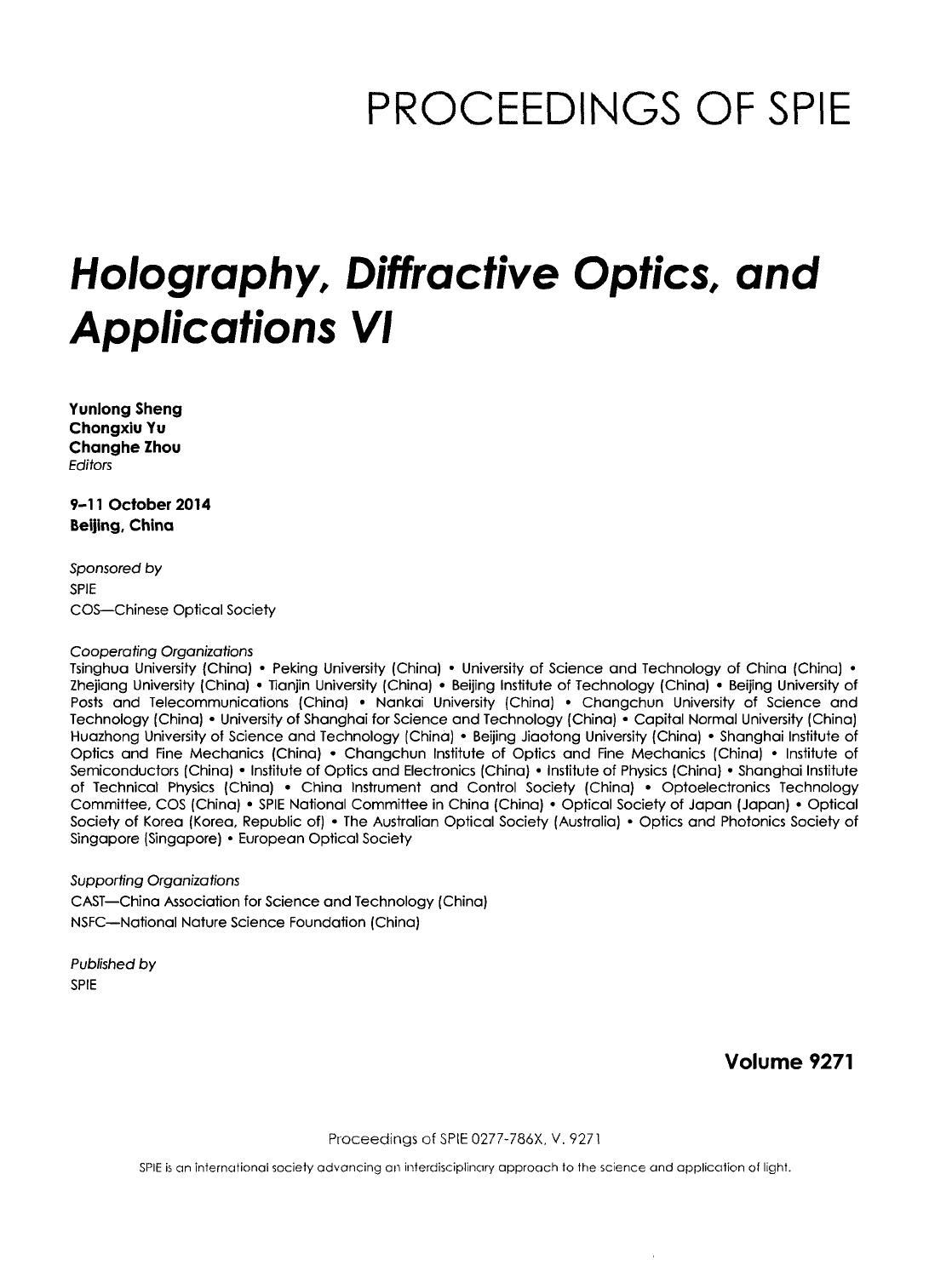### **Contents**

ix Authors

| χj               | <b>Symposium Committees</b>                                                                                   |
|------------------|---------------------------------------------------------------------------------------------------------------|
| xiii             | <b>Conference Committee</b>                                                                                   |
| X٧               | Introduction                                                                                                  |
|                  |                                                                                                               |
| <b>SESSION 1</b> | <b>NEW DIRECTIONS AND ADVANCED DEVICES</b>                                                                    |
| 927105           | Applications of diffractive optical elements for optical measurement techniques<br>(Invited Paper) [9271-4]   |
| 927106           | Glasses-free 3D display based on micro-nano-approach and system (Invited Paper)<br>$[9271-5]$                 |
|                  |                                                                                                               |
| <b>SESSION 2</b> | 3D IMAGING AND DISPLAY: JOINT SESSION WITH CONFERENCES 9271 AND 9272                                          |
| 927109           | Three-dimensional holographic reconstruction from computational tomography images<br>(Invited Paper) [9271-8] |
|                  |                                                                                                               |
| <b>SESSION 3</b> | POLARIZATION AND VOLUME HOLOGRAMS                                                                             |
| 9271 OD          | Gold nanosphere doped photopolymer for volume holography [9271-12]                                            |
| 9271 OF          | Polarization-based all-optical logic operations in volume holographic photopolymer<br>$[9271-14]$             |
|                  |                                                                                                               |
| <b>SESSION 4</b> | <b>NEW DEVICES AND ALGORITHMS</b>                                                                             |
| 9271 OH          | Transport of intensity equation: a new approach to phase and light field [9271-16]                            |
| <b>SESSION 5</b> | <b>NON-DIFFRACTIVE BEAM GENERATION AND BEAM SHAPING</b>                                                       |
| 9271 OJ          | Holographic generation of non-diffractive beams (Invited Paper) [9271-19]                                     |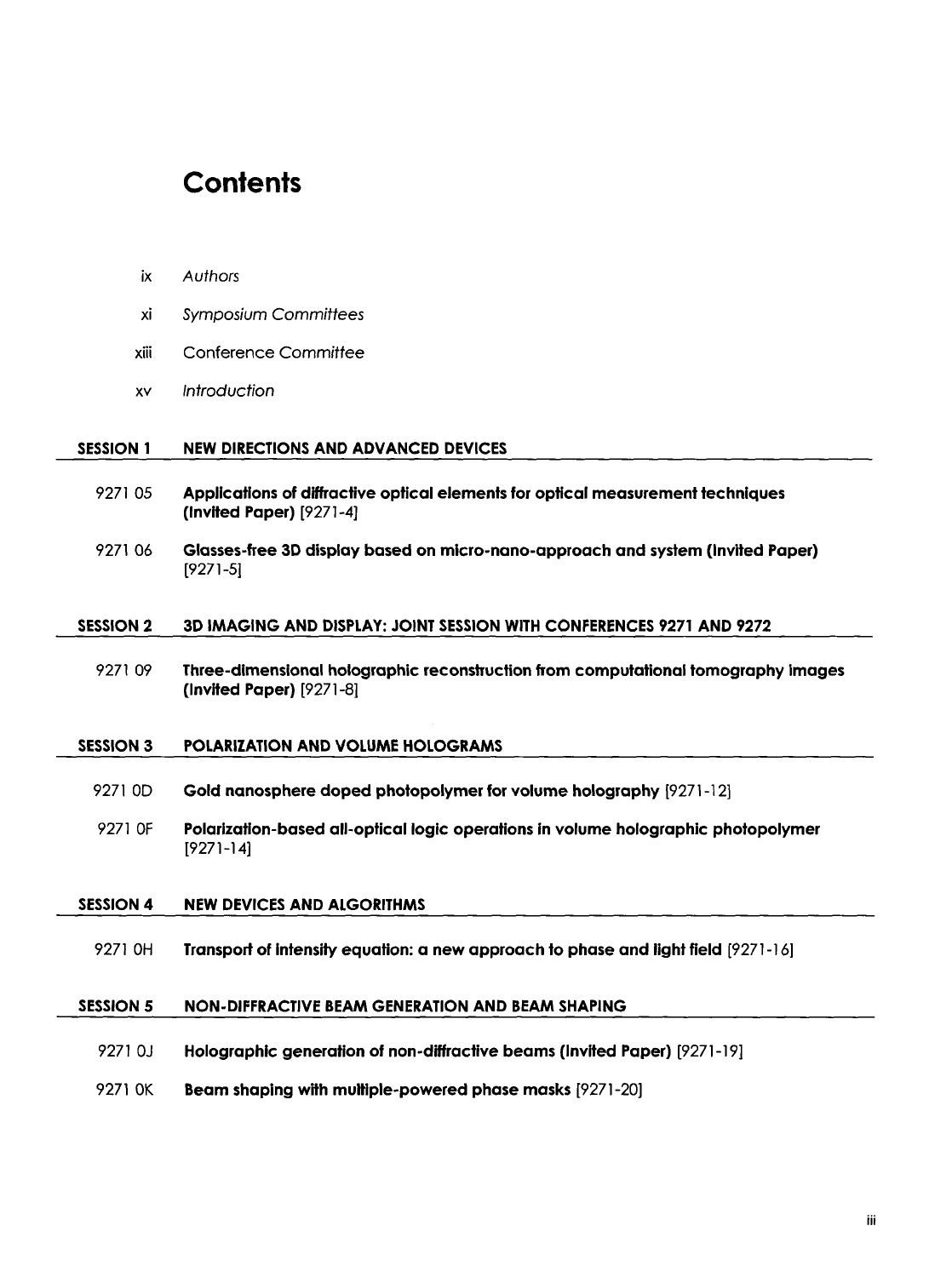| 9271 OL          | Axial multifocal spots generated by sectored phase-only modulation under fight focusing<br>condition [9271-21]                             |
|------------------|--------------------------------------------------------------------------------------------------------------------------------------------|
| 9271 ON          | Transformation of top-hat distribution from Gaussian laser beam using a kinoform [9271-23]                                                 |
| <b>SESSION 6</b> | <b>3D OPTICAL DISPLAY I</b>                                                                                                                |
| 9271 0Q          | Glasses-free large size high-resolution three-dimensional display based on the projector<br>array (Invited Paper) [9271-26]                |
| 9271 OR          | Binocular three-dimensional measurement system using a Dammann grating [9271-27]                                                           |
| 9271 0S          | Three-dimensional holographic imaging of a diffusely reflective object with conversion to a<br>horizontal-parallax-only hologram [9271-28] |
| 9271 OT          | A time-sequential autostereoscopic 3D display using a vertical line dithering for utilizing the<br>side lobes (Invited Paper) [9271-29]    |
| <b>SESSION 7</b> | <b>3D OPTICAL DISPLAY II</b>                                                                                                               |
| 9271 OU          | Experimental investigation on reconstruction guarantees in compressive Fresnel<br>holography [9271-31]                                     |
| 9271 OV          | A 3D acquisition method for holographic display [9271-32]                                                                                  |
| 9271 0W          | 4D imaging based on the Fresnel incoherent correlation holography [9271-33]                                                                |
| 9271 0X          | LED holographic imaging by spatial-domain diffraction computation of textured models<br>$[9271-34]$                                        |
| 9271 OY          | Three-dimensional dynamic display research [9271-35]                                                                                       |
| <b>SESSION 8</b> | <b>DIGITAL HOLOGRAPHY</b>                                                                                                                  |
| 9271 10          | Iterative digital in-line holographic reconstruction with improved resolution by data<br>interpolation [9271-38]                           |
| 9271 11          | Automatic angular-spectrum filtering algorithm in dual-wavelength digital holography<br>$[9271-39]$                                        |
| 9271 12          | Incoherent digital holographic adaptive optics with enhanced operation speed [9271-40]                                                     |
| <b>SESSION 9</b> | HOLOGRAPHIC MICROSCOPY, SCANNER, AND ENCODER                                                                                               |
| 9271 13          | Ring beam experiment with a phase-only spatial light modulator [9271-41]                                                                   |

 $\overline{a}$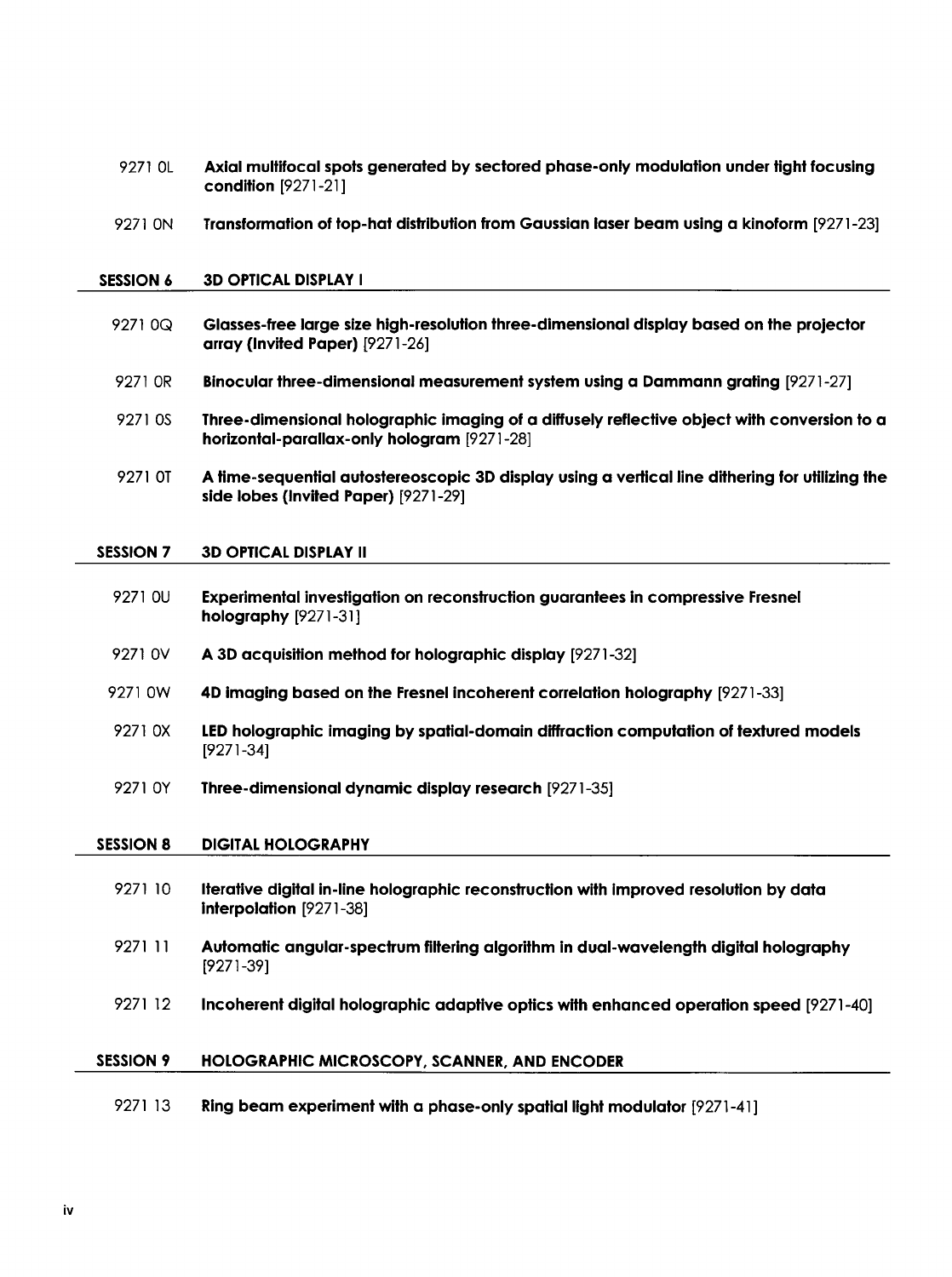- 9271 14 Lensless microscope based on iterative in-line holographic reconstruction [9271-42]
- <sup>9271</sup> <sup>16</sup> Holographic line beam scanner with liquid crystal on silicon modulator [9271-44]
- 9271 18 Digital holographic Michelson interferometer for nanometrology [9271-46]
- <sup>9271</sup> <sup>19</sup> Dispersion measurement of optical fiber using dual wavelength diffraction phase microscope [9271-47]

#### SESSION 10 DIFFRACTIVE GRATINGS

- <sup>9271</sup> 1A Design and applications of digital diffractive gratings (Invited Paper) [9271-48]
- 9271 1C Metal/multilayer-dielectric coated grating for chirped pulse amplification laser system [9271-50]
- 9271 ID Mode analysis of beam splitter for slanted grating [9271-51]
- <sup>9271</sup> 1E High divergent 2D grating (Best Student Paper Award) [9271 -52]
- <sup>9271</sup> 1F A method of fabricating wide spectrum flat-field concave grating with compensation concave lens [9271-53]

#### SESSION 11 APPLICATIONS OF GRATINGS

- 9271 1G Pitch evaluation of high-precision gratings [9271-54]
- 9271 1H Miniature pulse compressor with double-line-density gratings [9271-55]
- 9271 11 Single-track absolute position encoding method based on spatial frequency of stripes [9271-56]
- 9271 1J Demonstrating and optimizing the dual dispersion and focusing functionality of grating-Fresnel lens [9271-57]
- <sup>9271</sup> 1K A portable flat-field concave grating spectrometer with high resolution [9271-58]

#### SESSION 12 COMPUTER GENERATED HOLOGRAMS

- <sup>9271</sup> 1M Design the diffractive optical element with large diffraction angle (Invited Paper) [9271 -60]
- 9271 10 Colorful holographic imaging reconstruction based on one thin phase plate [9271-62]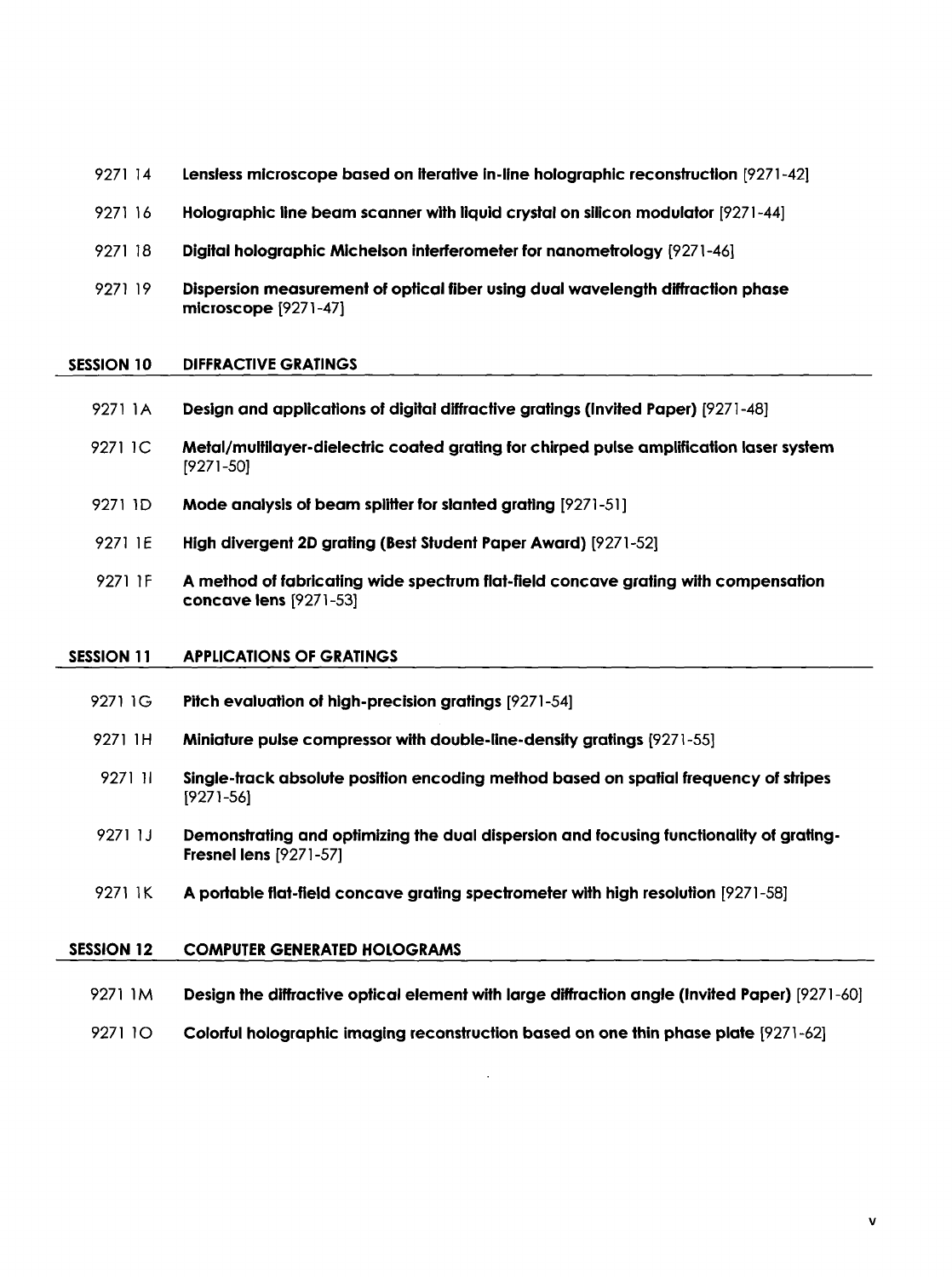### SESSION 13 HIGH QUALITY CGHS

| 9271 1Q | Generation of phase-only hologram (Invited Paper) [9271-65]                                                                                                       |
|---------|-------------------------------------------------------------------------------------------------------------------------------------------------------------------|
| 9271 IT | Calculation for high-resolution computer-generated hologram with fully-computed<br>holographic stereogram [9271-68]                                               |
|         | <b>POSTER SESSION</b>                                                                                                                                             |
| 9271 IU | Synchronization control for ultrafast laser parallel microdrilling system [9271-17]                                                                               |
| 9271 IV | Effect of the angle accuracy in reduced-phase dual-illumination interferometer [9271-30]                                                                          |
| 9271 1W | Mathematical simulation of the space-variant lens array used for retina-like image sensor<br>$[9271-69]$                                                          |
| 9271 1X | Crystal growth and holographic properties of LiNbO3:Hf:Ce:Cu [9271-70]                                                                                            |
| 9271 IY | Measurement of sub-pixel image motion based on joint transform correlator [9271-71]                                                                               |
| 9271 20 | Reflective flat lens with a surface plasmonic metasurface formed by rectangular annular<br>arrays [9271-73]                                                       |
| 9271 21 | All-optical fabrication of blazed grating on Pcyclic-azoMMA film [9271-74]                                                                                        |
| 9271 22 | Research on distortion invariant in optical correlation detection and recognition<br>technology [9271-75]                                                         |
| 9271 23 | Theoretical analysis for temporal phase-shifting of volume moiré tomography via double<br>cross gratings [9271-76]                                                |
| 9271 24 | Combined volume phase holographic gratings used as a beam splitter in near-infrared<br>waveband [9271-77]                                                         |
| 9271 25 | Optical encryption of three-dimensional information with digital holography [9271-78]                                                                             |
| 9271 26 | Directional light-guide devices with continuously variable spatial frequency sub-micron<br>grating structures for autostereoscopic display applications [9271-79] |
| 9271 27 | High immersive three-dimensional tabletop display system with high dense light field<br>reconstruction [9271-80]                                                  |
| 9271 28 | Comparison of digital holography and iterative phase retrieval methods for wavefront<br>reconstruction [9271-81]                                                  |
| 927129  | Study on the resolution of Fresnel incoherent correlation holography [9271-82]                                                                                    |
| 9271 2A | Numerical study of coupled Dammann grating [9271-83]                                                                                                              |